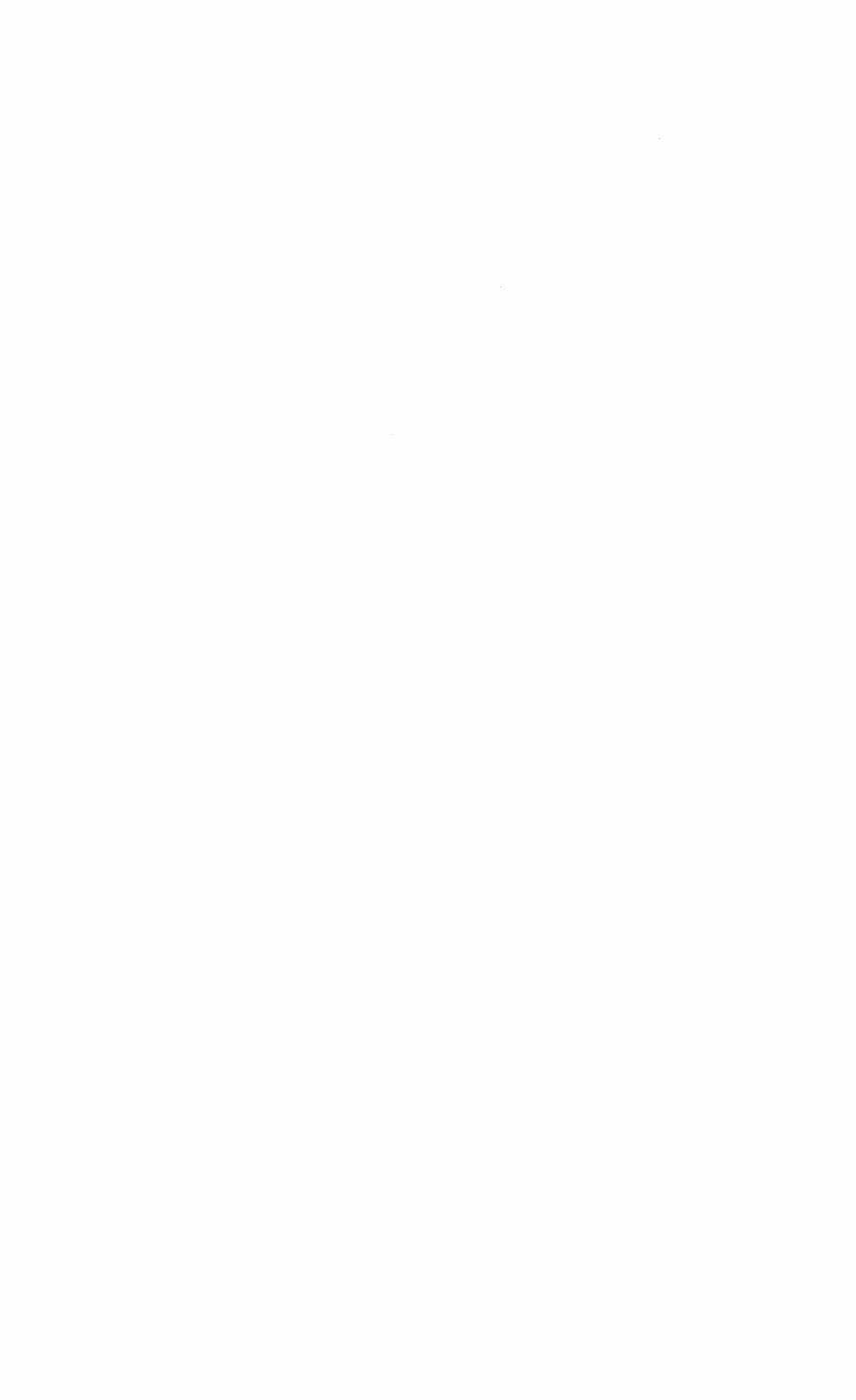stated that no home was. within 2,500 feet of the drag strip and that was untrue. He asked who was canvassed in Lakewood Subdivision? He stated that the citizens were not being treated fairly and that they are not in favor of the drag strip.

..........

১২১, শুরু পুরুষ সম্পূর্ণ হয়।

 $\Box$ 

The County Administrator responded that he did not have the Texas report until after the public hearings. He asked Mr. Evers for it and when he received the report he voluntarily provided it to Mr. Ragsdale. He added that all the meetings have been open to the public and at no time was information withheld.

#### IN RE: FINANCIAL FORECASTING

Mr. Spencer Elmore, Certified Public Accountant, Robinson, Farmer, Cox Associates, gave the Board a financial forecast for fiscal years ending June 30, 1993-1998. Mr. Elmore said the report compiled the forecasted revenues, expenditures, and changes in fund balances of the County for six years.

The information was compiled based on historical trends and anticipated future requirements, and projects the potential results of operations for the forecast period. The report was prepared for the County for the purpose of providing some insight into the potential intennediate tenn effects of the adopted 1992-93 County budget and of anticipated new debt service requirements.

Mr. Elmore said the compilation is limited to presenting forecasted information that is a representation of management and does not include evaluation of the support for the assumptions underlying such information. He also stated there will usually be differences between the forecasted and actual results because events and circumstances frequently do not occur as expected, and those differences may be material. Mr. Elmore urged the Board to update the forecast every year or every other year or whenever there is an item that would have a significant impact on the financial position of the county.

# IN RE: REPORT -- VIRGINIA DEPARTMENT OF TRANSFORTATION

MS. Penny Forrest, Resident Engineer, Virginia Department of Transportation, reported the following updates to the Board:

1. The VDOT is going to install raised pavement markers in the pavement at the intersection of Route 460 and U.S. #1.

2. She has not received any response for the stop sign at I-85 and Route 703 instead of the yield-right-of-way sign at the ramp.

3. The sign on Route 619 at Turkey Egg Road should be up by Friday.

4. She stated the reason the Administration sign has not been put up is because the VDOT has been changing the supplemental policy. Directional signs are considered supplemental signing and there was a moratorium on them until the new policy was developed. The sign has now been ordered and should be in within the next month or so.

5. The Railroad has been contacted and the repairs on Route 627 have been scheduled, but no date has been given.

6. Ms. Forrest reported on the repaving of Rt. 619. When roads are reviewed on an annual basis for maintenance replacement funds or overlay funds, the VIDI' noted that Route 619 had surface cracking or alligator cracking which allows water to get into the pavement. The cracks weren't large enough to warrant a plant mix overlay. It was decided that a tar and gravel would be sufficient to cover it.

## The Board had the following questions:

The Chairman said the main thing was that Route 619 was marked one day, and a couple of days later tar and gravel was put on the road; then the VDOT came back and put marks on it again. Ms. Forrest replied she had talked with the pavement marking people in Colonial Heights and they were told to check the schedules.

 $9<sup>1</sup>$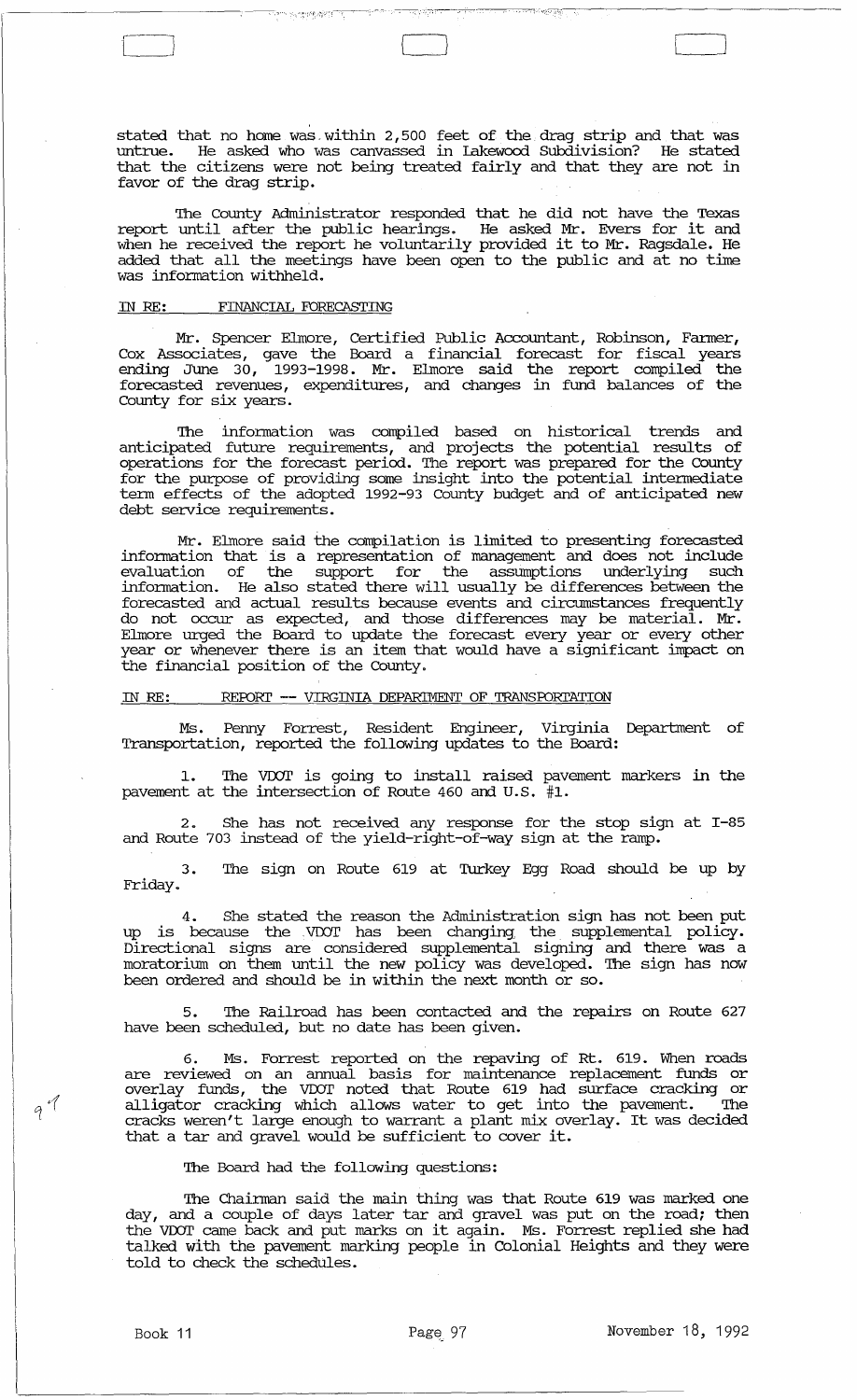#### IN RE: RESOLUTION -- FUNCTIONAL RECLASSIFICATION AND UPDATE OF STATE ROADWAYS

Ms. Penny Forrest, Resident Engineer, Virginia Department of Transportation, asked the Board to approve the following resolution to update the functional classification of roads in Dinwiddie County.

Upon motion of Ms. Everett, seconded by Mr. Clay, Mr. Clay, Ms. Everett, Mr. Haraway, Mr. Moody, Mr. Bracey voting "aye", the following resolution was adopted:

WHEREAS, the rntermodal Surface Transportation Efficiency Act (ISTEA) of 1991, section 1006, required that the Virginia Department of Transportation (VDOr) functionally reclassify the roads and streets in the Commonwealth, by December 31, 1992, based on their current and anticipated functional usage; and

WHEREAS, the Virginia Department of Transportation has previously functionally classified the state highways in accordance with the guidelines presented in the "Highway Functional Classification Manual" (Volume 26, Appendix 12, Highway Planning Program Manual)"; and

WHEREAS, the Virginia Department of Transportation has updated the functional classification in accordance with the "Highway Functional Classification Manual" (Revised, March 1989) and aforementioned ISTEA of 1991,

NOW, THEREFORE BE IT RESOLVED THAT, the Board of Supervisors of Dinwiddie County, Virginia concurs with the "1995 Highway Functional Classification" for Dinwiddie County as updated by the Virginia Department of Transportation.

## IN RE: COMMISSIONER OF THE REVENUE

Mrs. Deborah Marston, Commissioner of the Revenue, was not present.

# IN RE: TREASURER -- REPORT

Mr. William E. Jones submitted his reports for the month of october to the Board.

#### IN RE: COMMONWEALTH ATTORNEY -- REPORT

Mr. Robert Hill, Assistant Commonwealth Attorney, introduced himself to the Board and stated he had nothing to report but would entertain any questions they may have.

## IN RE: SHERIFF -- REPORI'

Mr. Bennie Heath, Sheriff, stated he had nothing to report but would answer any questions they may have.

## IN RE: BUILDING INSPECTOR -- REPORT

Mr. Dwayne Abernathy, Building Inspector, submitted his report for the month of october.

#### IN RE: ANIMAL WARDEN -- REPORT

Mr. Steve Beville, Animal Warden, submitted his report for the month of october.

# IN RE: LIVESTOCK CIAIM -- LEROY BEASLEY

Mr. Steve Beville presented to the Board a livestock claim from leroy Beasley for two pigs in the amount of \$72.50.

Upon motion of Mr. Clay, seconded by Mr. Haraway, Mr. Clay, Ms. Everett, Mr. Haraway, Mr. Moody, Mr. Bracey voting "aye", the livestock claim for Mr. Leroy Beasly for two pigs in the amount of \$72.50 was approved.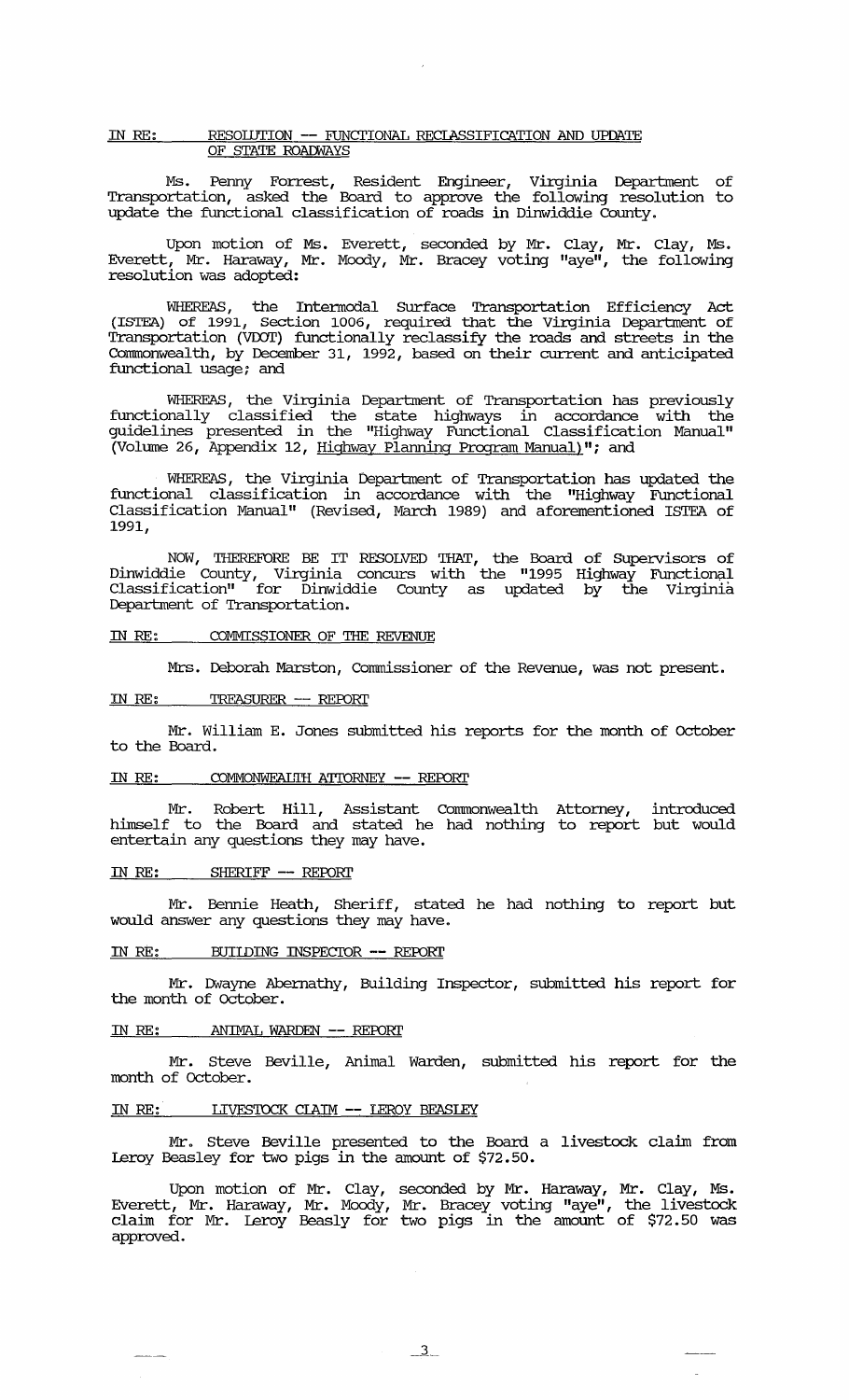# IN RE: DIRECIOR OF PIANNING **--** REPORT'

Mr. Leonard Ponder, Director of Planning, said the installation of the E911 equipment is running smoothly and the scheduled cutover is still December 18, 1992. He asked the Board to meet on December 16, 1992, at 1:00 p.m. for a Comprehensive Plan Update before their regular meeting.

 $\frac{1}{2}$  ,  $\frac{1}{2}$   $\frac{1}{2}$   $\frac{1}{2}$   $\frac{1}{2}$   $\frac{1}{2}$   $\frac{1}{2}$   $\frac{1}{2}$   $\frac{1}{2}$   $\frac{1}{2}$   $\frac{1}{2}$   $\frac{1}{2}$   $\frac{1}{2}$   $\frac{1}{2}$   $\frac{1}{2}$   $\frac{1}{2}$   $\frac{1}{2}$   $\frac{1}{2}$   $\frac{1}{2}$   $\frac{1}{2}$   $\frac{1}{2}$   $\frac{1}{2}$ 

### IN RE: DIRECIOR OF SOCIAL SERVICES **--** REPORT'

Mrs. Peggy McElveen, Director of Social Services, informed the Board that the newly appointed Community Policy and Management Team formed to administer the comprehensive Services Act would like to submit an application for a grant in the amount of \$48,039. The grants are given on<br>a first-come-first served basis, so it is important to apply quickly.

Ms. Troilen Seward explained to the Board what the community Policy and Management Team's responsibilities entailed, and the direction they are taking. The grant would require no additional local funding.

Upon' motion of Mr. Clay, seconded by Mr. Haraway, Mr. Clay, Ms. Everett, Mr. Haraway, Mr. Moody, Mr. Bracey voting "aye", the Community Policy and Management Team was authorized to submit an application for a Trust Fund Grant in the amount of \$48,039.

#### IN RE: SUPERINTENDENT OF SCHOOLS **--** REPORT'

Dr. Nancy Vance, Assistant Superintendent of Schools, told the Board that Dr. Vaughn was in Williamsburg for a conference, but she would take any questions they may have and upon his return report back to them.

#### IN RE: COUNTY ATIDRNEY **--** REPORT

Mr. Daniel Siegel, County Attorney, told the Board he had nothing to report but would answer any questions. He introduced Mr. Paul Jacobson the new attorney with Sands, Anderson, Marks, & Miller to the Board.

#### IN RE: RECREATION DIRECIOR **--** REPORT'

1. Mr. Tony Rinaldi, Recreation Director, submitted the progress report for the month of october, 1992.

2. A cost analysis for the Fall Festival, adult softball, youth softball, and soccer was submitted.

Mr. Haraway questioned the deficit in soccer and the fall festival. He asked Mr. Rinaldi if it would affect the other programs being offered by the Recreation Department.

Mr. Rinaldi stated it would not affect any of the other programs.

3. An agreement is being worked on for the maintenance of the fields, but Mr. Rinaldi stated he would like some direction on whether or not he was to maintain the field at Rohoic. '!he Board directed him to maintain the fields at Rohoic.

4. Mr. Rinaldi asked the Board to appoint the at-large members to the Recreation Advisory Board.

5. Ms. Everett made a motion to appoint Mr. Duncan Liles, Sr., Mrs. Sara Parker, Ms. Courtney Warf, and Duncan Liles, Jr., to the Recreation Advisory Council. Mr. Haraway seconded the motion.

The Chairman stated he would have a problem making these appointments. He said he felt the Board should have input on who serves on the Advisory Council. Mr. Haraway said he felt the same even though he seconded the motion.

Ms. Everett withdrew her motion. Mr. Haraway withdrew his motion.

The Chairman said the appointments would be made on December 2, 1992.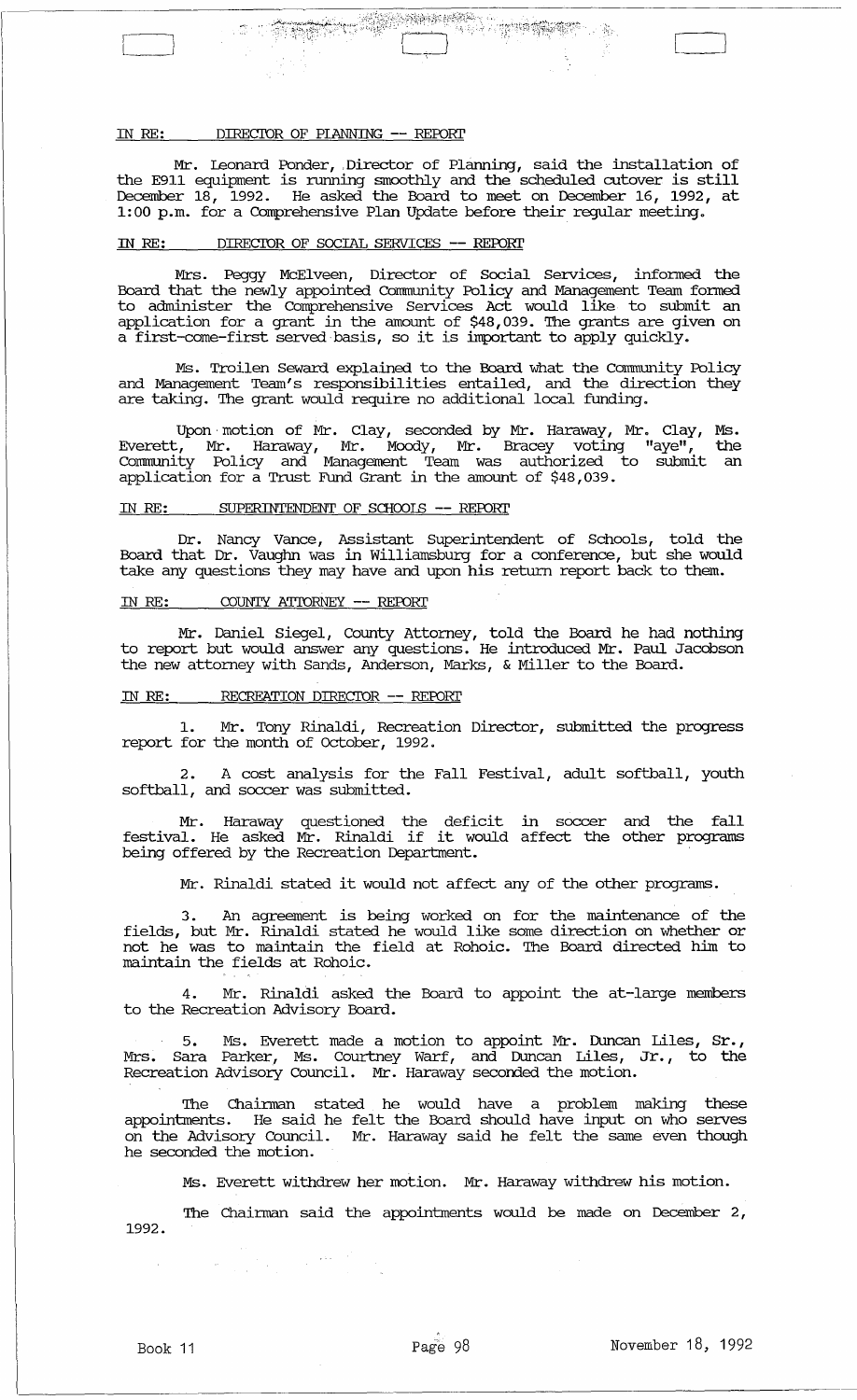1. David W. Nichols, Public Safety Officer, submitted his reports including the Fire Department's and Rescue Unit's responses for the month of October. He thanked the Board for allowing him to attend the fire arson classes. He told the Board he is trying to meet schedules for the Hepatitis B vaccine for the employees and volunteers.

The Chairman asked if all the volunteers know the seriousness of Hepatitis B and that we may need to publicize it. He asked Mr. Nichols to make every effort to meet the volunteers schedules.

2. 'Ihe Chairman said there had been a meeting with the EMS service providers to discuss the EMS services in the County.

Mr. Nichols told the Board that he and the Planner were planning to present an educational program to the citizens to educate them on the E911 system and use the schools to distribute the infonnation.

He was instructed to check with Dr. Vance on when the next teachers meeting would be held to get their assistance with his efforts.

## IN RE: FORD EMS REPAIR

Mr. Mark Rowland, Chief, Ford Volunteer Fire Department, told the Board the transmission in the EMS vehicle went out last Tuesday. When he found out about it, it was towed to Master Transmission and given an estimate of \$400. He discussed the repair with the Public safety Officer and Assistant County Administrator before proceeding with the work. He asked the Board to pay the repair bill of \$761.46.

Upon motion of Mr. Haraway, seconded by Mr. Moody, Mr. Clay, Ms. Everett, Mr. Haraway, Mr. Moody, Mr. Bracey voting "aye", \$761.46 was appropriated from the capital Fund of the 1992-93 fire department budget for the repair of the EMS vehicle at the Ford Volunteer Fire Department.

# IN *RE:* DIRECIOR OF WASTE MANAGEMENT **--** REIDRl'

Mr. Denny King, Director of Waste Management, told the Board the 977 track loader cat repairs done by Wilson-Finley were complete and the bill was more than estimated but were still under the budgeted amount. He stated the cat was in top notch shape.

Mr. Haraway asked Mr. King if there would be a reduction in dumpsters at the Rohoic site, when the landfill was completely closed.

Mr. King replied, a reduction in sites had been discussed; however, due to the high usage area and the location of the nearest dumpsters, he didn't feel there could be too much of a reduction in the dumpsters there.

# IN *RE:* DINWIDDIE VOlUNTEER FIRE DEPARTMENT

Mr. Robert Lewis, Chief, Dinwiddie Volunteer Fire Department, asked the Board to accept title and insure the 1978 4-wheel drive Ford Van recently purchased by his department. He told the Board they had taken one 1972 Van out of service and this is the replacement for that one.

Mr. Clay asked what was the condition of the van. replied it was in good shape. Mr. lewis

Upon motion of Mr. Moody, seconded by Ms. Everett, Mr. Clay, Ms. Everett, Mr. Haraway, Mr. Moody, Mr. Bracey voting "aye" , title was accepted and insurance under the County's policy was approved for the 1978 Ford Van purchased by the Dinwiddie Volunteer Fire Department.

#### IN *RE:* MIDDLE SCHOOL pro

Ms. Patricia Hume, President, Dinwiddie Middle School P.T.O., appeared before the Board on behalf of the Dinwiddie Middle School Parent-Teacher Organization, to invite the Board to attend the first Educational Forum for Parents on Monday, December 7, 1992 at 7:00 p.m. at the Dinwiddie Middle School. One of the objectives for the D.M.S. P.T.O. for 1992-93 is to provide educational opportunities for the parent connnunity. She asked the Board to support this unique learning activity .

and the company of the company of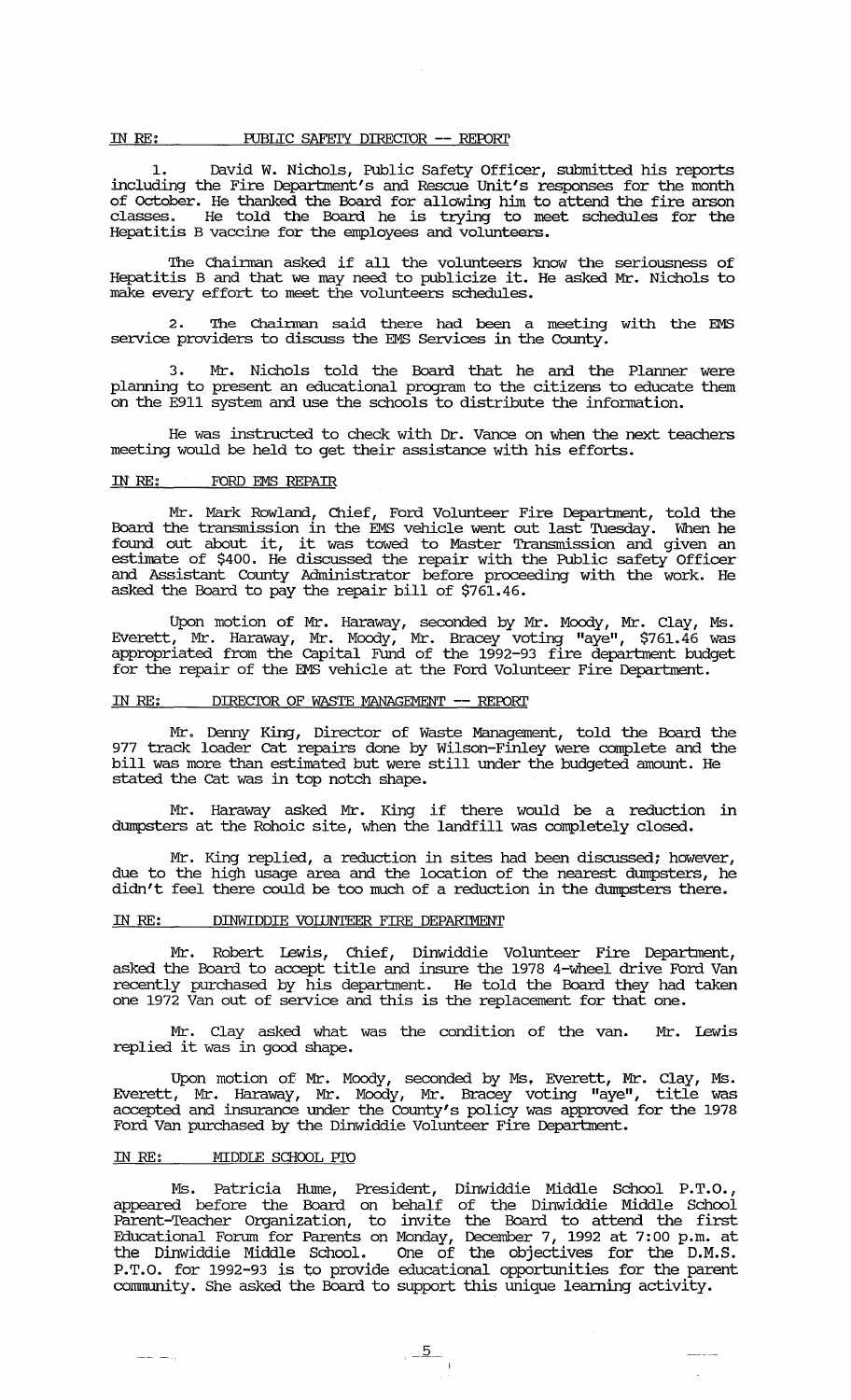# IN RE: COUNTY ADMINISTRATOR COMMENTS

1. John Anderson representing the Southside Virginia Business and Educational Community Wrote requesting a donation of \$1,779.50 for the area youth community. The County Administrator will place it on the agenda for discussion at the next meeting.

 $\sim 10^{11}$ 

**Service** 

TERRAT DES LE LE CONTRADORATA

2. The Chairman reviewed which are due in December and January. The appointments will be placed on the December 2, 1992 agenda.

#### IN *RE:*  OOARD MEMBER COMMENTS

 $\begin{bmatrix} 1 & 1 \\ 1 & 1 \end{bmatrix}$ 

1. 1993-94. Mr. Haraway requested a proposed schedule for the budget for

2. Mr. Moody asked that a laundry list of on-going projects be supplied to the Board.

3. Ms. Everett asked for someone to be working on the County inventory situation.

4. The Chainnan asked why the pound telephone number was unpublished?

The County Administrator replied, because of the shortage of help at one time no one was there to answer the phone; and it was felt it was better not to have the number available. However, with a full staff, he would see that the situation was corrected.

## IN *RE:* EXECUTIVE SESSION

Upon motion of Mr. Moody, seconded by Mr. clay, Mr. Clay, Ms. Everett, Mr. Haraway, Mr. Moody, Mr. Bracey, voting "aye", pursuant to the Virginia Freedom of Infonnation Act, section 2.1-344(a) (1) Personnel; section 2.1-344(a) (7) Legal: Section 2.1-344(a) (5) Industrial; the Board moved into Executive Session at 4:24 P.M. A vote having been made and approved, the meeting reconvened into Open session at 6:07 P.M.

# IN RE: CERTIFICATION OF EXECUTIVE MEETING

Upon motion of Mr. Clay, seconded by Mr. Moody, Mr. Clay, Ms. Everett, Mr. Haraway, Mr. Moody, Mr. Bracey, voting "aye" , the following certification resolution was adopted:

WHEREAS, the Board of supervisors of Dinwiddie County convened an executive meeting on this date pursuant to an affirmative recorded vote and in accordance with the provisions of The Virginia Freedom of Information Act; and

WHEREAS, section 2.1-344.1 of the Code of Virginia requires a certification by the Board of supervisors of Dinwiddie County, that such Executive meeting was conducted in conformity with the Virginia law;

**mw THEREFORE BE IT RESOLVED** that the Board of Supervisors of Dinwiddie County, Virginia, hereby certifies that, to the best of each member's knowledge, (1) only public business matters lawfully exempted from open meeting requirements by Virginia law were discussed in the executive meeting to which this certification resolution applies; and (2) only such public business matters as were identified in the motion convening the executive meeting were heard, discussed or considered by the Board of supervisors of Dinwiddie County, Virginia.

#### IN *RE:* AWOURNMENT

Upon motion of Mr. Moody, seconded by Mr. Haraway, Mr. Clay, Ms. Everett, Mr. Haraway, Mr. Moody, Mr. Bracey voting "aye", the meeting adjourned at 6:10 P.M. to be continued to December 2, 1992 at 6:00 p.m.